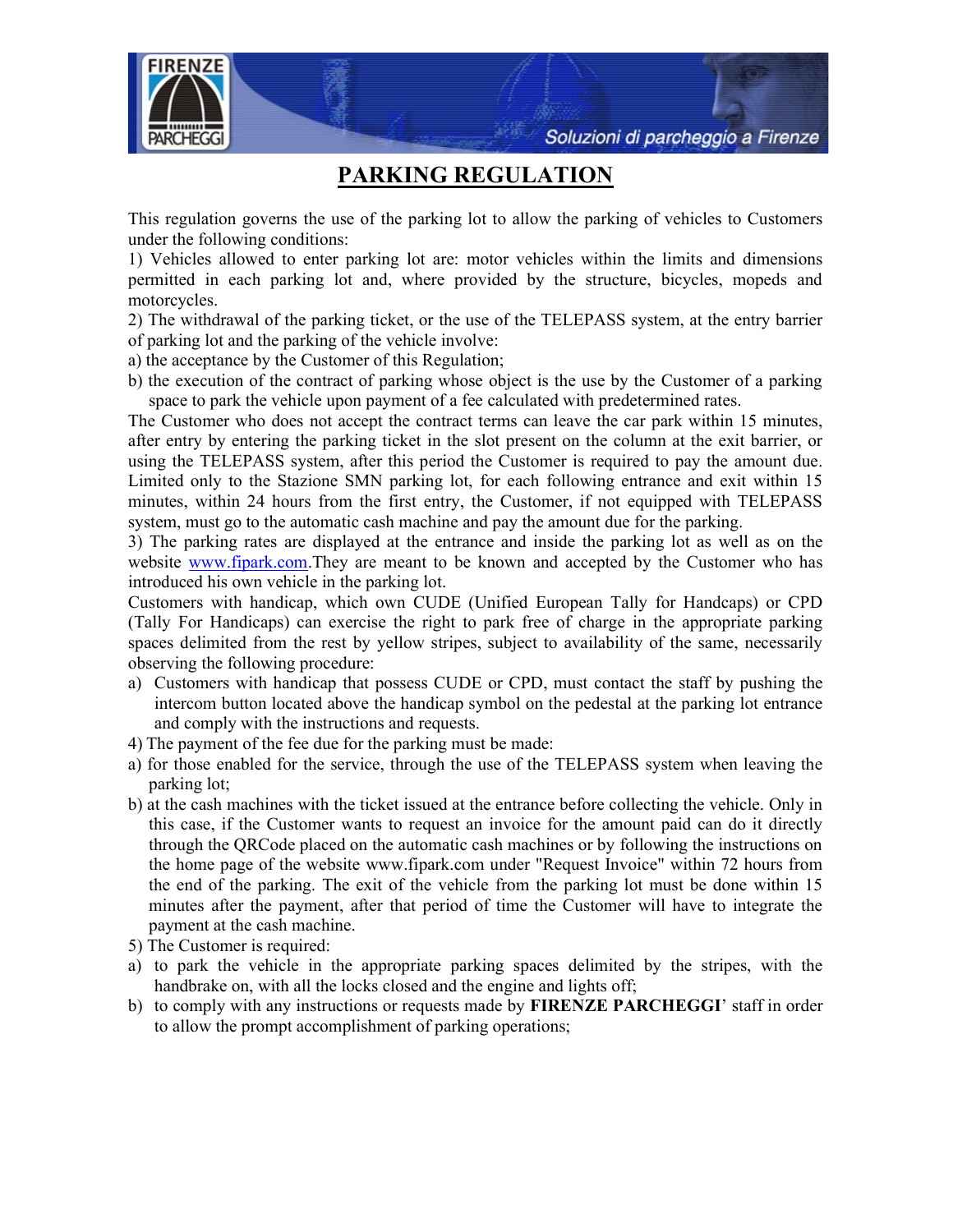- c) to use each parking space exclusively for the parking of one vehicle; if the vehicle occupies more than one parking space, the parking rate will be commensurate, in addition to the parking time, with the number of parking spaces occupied;
- d) to respect and follow the traffic signs inside the parking lot and the regulations of the Highway Code that govern vehicular traffic;
- e) to compensate FIRENZE PARCHEGGI for any damage caused to the structure, systems and furnishings, whether for intentional or negligent acts, also pursuant to art. 2043 of the Italian Civil Code

In particular, and as an example, it is forbidden:

- a) to park in the underground parking lots vehicles powered by gas LPG not in accordance with the Ministerial Decree November 22, 2002 ie, if in accordance with the DM, to park on floors different from the first basement;
- b) to proceed at a speed exceeding 5 miles per hour;
- c) to smoke, to light fires, use lighters or produce sparks;
- d) to perform the loading, the unloading and storage of things, with the exception of the luggage and personal effects;
- e) to work on vehicles, such as, as an example: refueling, repairs, installation or removal of accessories, washes, etc.
- f) to park vehicles not complying with the regulations that govern vehicular traffic;
- g) to park vehicles containing goods or dangerous substances;
- h) to park outside the appropriate spaces delimited by the stripes;
- i) to access or park in areas or in parking spaces reserved to private owners;
- j) to park vehicles that have benefited of the free parking for carrying handicaps without exposing the CUDE or CPD.

6) The parking ticket, except for Customers enabled to use the TELEPASS system, is the only valid document that can be used for the exit of the vehicle from the parking lot; failing its issue at the pedestal at the parking lot entrance, the Customer must inform the staff using the appropriate intercom at the pedestal at the parking lot entrance itself.

7) In case of loss the parking ticket or its deterioration, that makes it unreadable, the Customer should contact the staff by using the appropriate intercom placed on the cash machines in order to receive instructions on how to carry out the self-certification procedure, recorded by telephone, for the payment of the parking fee. The cash machine will issue a new parking ticket with a fee equal to the rate of the effective parking time increased to Euro 20.00 as a fixed reimbursement of expenses

Only in those parking lots not equipped with the license plate detection system, the Customer must pay the rate corresponding to a continuous parking of three days.

Only in those parking lots equipped with the system of detection of license plates, whenever nothing precludes the application of this procedure.

In compliance with legislation concerning the processing of personal data and as prescribed in the relevant present near the cash machines and, in extended form, on the website www.fipark.com, the alert issued by the appropriate intercom will be recorded in compliance with the purposes and limitations set out in the above mentioned information. The data processing will still be performed for legitimate purposes.

8) FIRENZE PARCHEGGI has the faculty to exercise the right of retention (art. 2756 cc) on the vehicle parked in the parking lot, also with locking wheels means, until the full payment of the fee